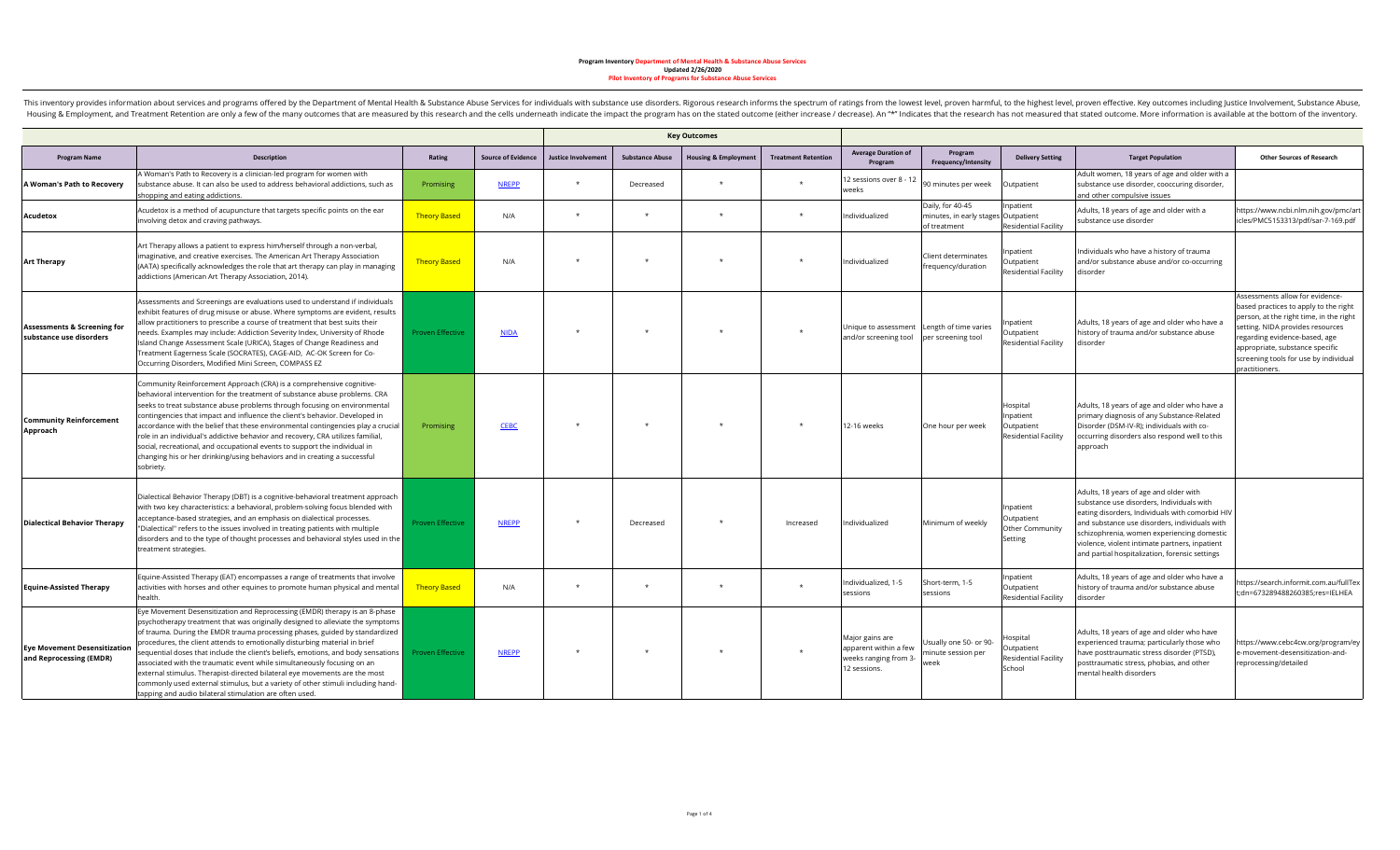|                                                                                 |                                                                                                                                                                                                                                                                                                                                                                                                                                                                                                                                                                                                                                                                                                                                                 |                         |                           | <b>Key Outcomes</b>       |                        |                                 |                            |                                              |                                                                                                                                             |                                                                         |                                                                                                                                       |                                                                                           |
|---------------------------------------------------------------------------------|-------------------------------------------------------------------------------------------------------------------------------------------------------------------------------------------------------------------------------------------------------------------------------------------------------------------------------------------------------------------------------------------------------------------------------------------------------------------------------------------------------------------------------------------------------------------------------------------------------------------------------------------------------------------------------------------------------------------------------------------------|-------------------------|---------------------------|---------------------------|------------------------|---------------------------------|----------------------------|----------------------------------------------|---------------------------------------------------------------------------------------------------------------------------------------------|-------------------------------------------------------------------------|---------------------------------------------------------------------------------------------------------------------------------------|-------------------------------------------------------------------------------------------|
| <b>Program Name</b>                                                             | <b>Description</b>                                                                                                                                                                                                                                                                                                                                                                                                                                                                                                                                                                                                                                                                                                                              | Rating                  | <b>Source of Evidence</b> | <b>Justice Involvemen</b> | <b>Substance Abuse</b> | <b>Housing &amp; Employment</b> | <b>Treatment Retention</b> | <b>Average Duration of</b><br>Program        | Program<br>Frequency/Intensity                                                                                                              | <b>Delivery Setting</b>                                                 | <b>Target Population</b>                                                                                                              | <b>Other Sources of Research</b>                                                          |
| <b>Helping Men Recover: A</b><br><b>Program for Treating Addiction</b><br>(HMR) | Helping Men Recover is a gender-responsive, trauma-informed treatment<br>program for men. The program model is organized into four modules that<br>emphasize the core areas of men's recovery: Self, Relationships, Sexuality, and<br>Spirituality                                                                                                                                                                                                                                                                                                                                                                                                                                                                                              | <b>Theory Based</b>     | <b>CEBC</b>               | $^\star$                  | Decreased              | $\star$                         | $\star$                    | 18 sessions over 2-5<br>months               | 90 minute session 1-2<br>times per week                                                                                                     | Outpatient<br>Inpatient<br>Residential Facility<br>Corrections<br>Court | Adult men, 18 years of age and older with a<br>substance use disorder                                                                 |                                                                                           |
| <b>Living in Balance</b>                                                        | iving in Balance teaches participants how to move from a life of Addiction to a<br>Life of Recovery. It is a manual-based, comprehensive addiction treatment<br>program that emphasizes relapse prevention.                                                                                                                                                                                                                                                                                                                                                                                                                                                                                                                                     | <b>Proven Effective</b> | <b>NREPP</b>              | Decreased                 | Decreased              | $\star$                         | Increased                  | 12 weeks                                     | 1.5-2 hour sessions per Outpatient<br>week                                                                                                  | Correctional                                                            | Adults, 18 years of age and older who have a<br>history of trauma and/or substance abuse<br>disorders                                 |                                                                                           |
| Living in Balance Co-occurring<br>Disorders                                     | iving in Balance sessions focus on topics related to co-occurring disorders,<br>ncluding treatment, phases of dual recovery, self-help groups, medication use,<br>elapse prevention, and more. Co-occurring Disorders Sessions can be used as a<br>supplement to Core Program by allowing a counselor to integrate a client's<br>mental health disorder treatment into his or her addiction treatment program.                                                                                                                                                                                                                                                                                                                                  | <b>Proven Effective</b> | <b>NREPP</b>              | Decreased                 | Decreased              |                                 | Increased                  | 10 client sessions,<br>approximately 8 weeks | Recovery curriculum<br>covering 3 sessions per<br>week                                                                                      | Outpatient<br>Corrections                                               | Adults, 18 years of age and older with a<br>substance use disorder and a mental health<br>disorder                                    |                                                                                           |
| <b>Matrix Model Intensive</b><br><b>Outpatient Program for Adults</b>           | The Matrix Model is an intensive, outpatient treatment approach for individuals<br>with substance use disorders. The intervention integrates aspects of several<br>reatment approaches, including cognitive-behavioral therapy, contingency<br>management, motivational interviewing, 12-step facilitation, family involvement,<br>and supportive/person-centered therapy.                                                                                                                                                                                                                                                                                                                                                                      | <b>Promising</b>        | <b>CEBC</b>               | $\star$                   |                        |                                 | $\star$                    | 16 weeks                                     | 3 hours per day, 3 days<br>per week<br>Intensive Outpatient<br>Program (IOP) requires<br>a minimum of 3 hours<br>per day/3 days per<br>week | npatient<br>Outpatient<br>Residential Facility                          | Adults, 18 years of age and older with a<br>substance abuse disorder                                                                  | https://web.archive.org/https://www.r<br>repp.samhsa.gov/ProgramProfile.aspx<br>$2id=182$ |
| <b>Medication-Assisted Treatment</b><br>- Buprenorphine                         | Medicated-Assisted Treatment (MAT) is the use of FDA-approved medications, in<br>combination with counseling and behavioral therapies, to provide a "whole-<br>patient" approach to the treatment of substance use disorders.<br>Buprenorphine/buprenorphine/naloxone is an opiate substitution treatment for<br>opioid dependence. It is a daily medication generally provided in addition to<br>counseling therapies. Buprenorphine/buprenorphine/naloxone is a partial<br>agonist that suppresses withdrawal symptoms and blocks the effects of opioids.<br>Buprenorphine can be prescribed in office-based settings by physicians that<br>have completed a special training.                                                                | <b>Proven Effective</b> | <b>WSIPP</b>              | $\star$                   | Decreased              | $\star$                         | Increased                  | Individualized                               | Daily                                                                                                                                       | Outpatient<br>Other Community<br>Setting                                | Adults, 18 years of age and older with an opioid https://www.crimesolutions.gov/Practi<br>use disorder                                | ceDetails.aspx?ID=94                                                                      |
| <b>Medication-Assisted Treatment</b><br>- Long Acting Injectable<br>(Community) | Medicated-Assisted Treatment (MAT) is the use of FDA-approved medications, in<br>combination with counseling and behavioral therapies, to provide a "whole-<br>patient" approach to the treatment of substance use disorders. Long-acting<br>injectable naltrexone is used as an alcohol or opiate antagonist to treat alcohol<br>or opiate dependence. Naltrexone is an antagonist that blocks the euphoric<br>effects of alcohol or opiates, and patients do not develop tolerance or<br>experience withdrawal symptoms when they stop taking the drug. It is intended<br>to reduce cravings and prevent relapse. Patients also receive counseling<br>therapies such as cognitive behavioral treatment or motivational enhancement<br>herapy. | Promising               | <b>WSIPP</b>              | Decreased                 | Decreased              | $\star$                         | $\star$                    | 1-6 months                                   | Monthly Injection                                                                                                                           | Other Community<br>Setting                                              | Adults, 18 years of age and older with an opioid<br>use disorder and/or an alcohol use disorder.                                      | https://www.crimesolutions.gov/Progr<br>amDetails.aspx?ID=101                             |
| <b>Medication-Assisted Treatment</b><br>Long Acting Injectable (Jail)           | Medicated-Assisted Treatment (MAT) is the use of FDA-approved medications, in<br>combination with counseling and behavioral therapies, to provide a "whole-<br>patient" approach to the treatment of substance use disorders. Long-acting<br>injectable naltrexone is used as an alcohol or opiate antagonist to treat alcohol<br>or opiate dependence. Naltrexone is an antagonist that blocks the euphoric<br>effects of alcohol or opiates, and patients do not develop tolerance or<br>experience withdrawal symptoms when they stop taking the drug. It is intended<br>to reduce cravings and prevent relapse. Patients also receive counseling<br>therapies such as cognitive behavioral treatment or motivational enhancement<br>:herapy | Promising               | <b>WSIPP</b>              | Decreased                 | Decreased              |                                 | $\star$                    | 1-6 months                                   | Monthly Injection                                                                                                                           | Corrections                                                             | Adults, 18 years of age and older with an opioid https://www.nejm.org/doi/full/10.105<br>use disorder and/or an alcohol use disorder. | 6/NEJMoa1505409#t=abstract                                                                |
| <b>Moral Reconation Therapy</b>                                                 | Moral Reconation Therapy is a 12-step program that utilizes a cognitive<br>behavioral therapy that leads to enhanced moral reasoning and better decision-<br>making.                                                                                                                                                                                                                                                                                                                                                                                                                                                                                                                                                                            | Promising               | <b>NREPP</b>              | Decreased                 |                        |                                 | $\star$                    | 12 steps                                     | 1-2 times per week                                                                                                                          | Corrections                                                             | High risk offenders                                                                                                                   |                                                                                           |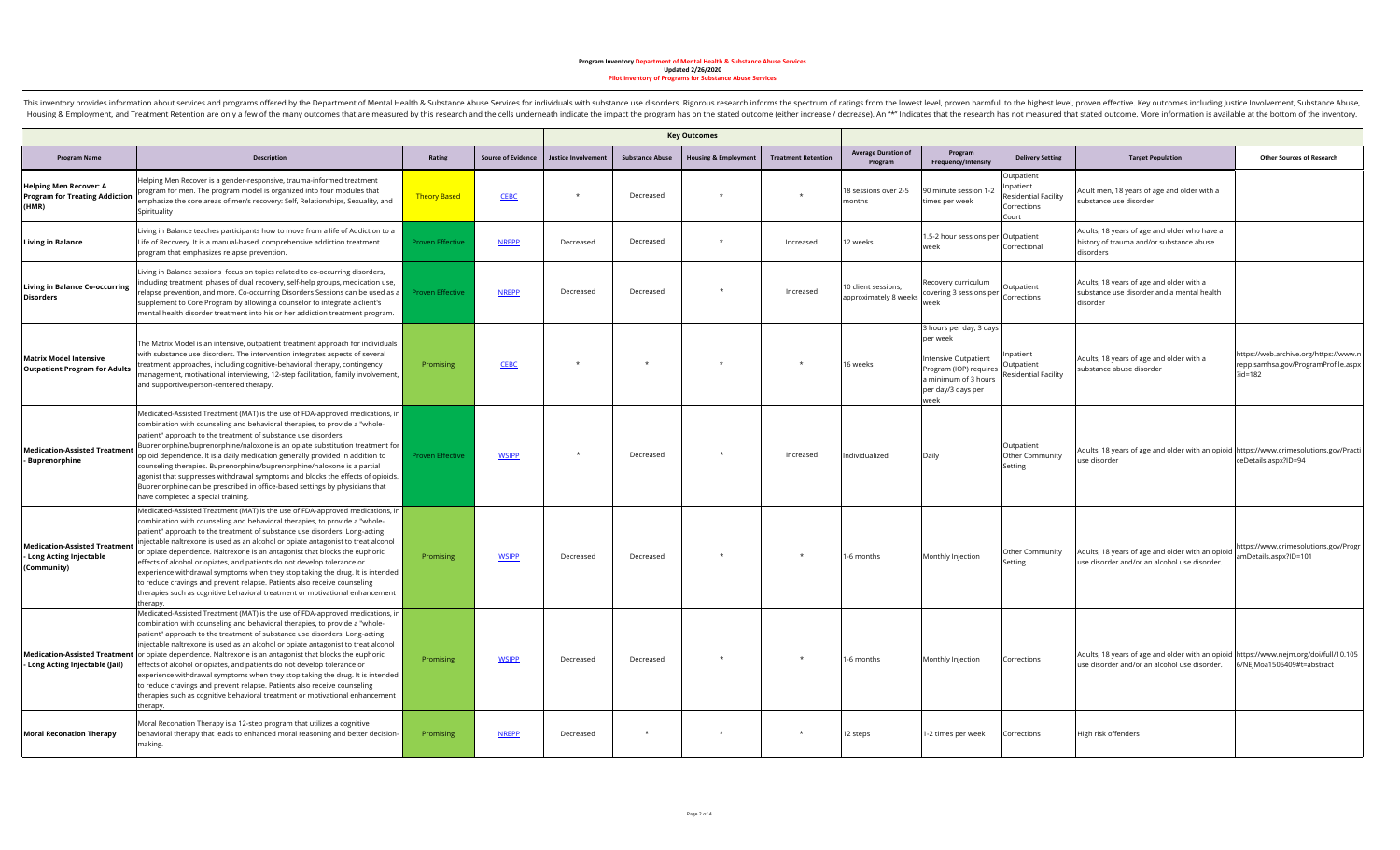|                                                                                   |                                                                                                                                                                                                                                                                                                                                                                                                                                                                                                                                    |                         |                           |                            |                        | <b>Key Outcomes</b>             |                            |                                       |                                                                                                         |                                                                              |                                                                                                                                                                                                                                                                                                                          |                                                                                                |
|-----------------------------------------------------------------------------------|------------------------------------------------------------------------------------------------------------------------------------------------------------------------------------------------------------------------------------------------------------------------------------------------------------------------------------------------------------------------------------------------------------------------------------------------------------------------------------------------------------------------------------|-------------------------|---------------------------|----------------------------|------------------------|---------------------------------|----------------------------|---------------------------------------|---------------------------------------------------------------------------------------------------------|------------------------------------------------------------------------------|--------------------------------------------------------------------------------------------------------------------------------------------------------------------------------------------------------------------------------------------------------------------------------------------------------------------------|------------------------------------------------------------------------------------------------|
| <b>Program Name</b>                                                               | <b>Description</b>                                                                                                                                                                                                                                                                                                                                                                                                                                                                                                                 | Rating                  | <b>Source of Evidence</b> | <b>Justice Involvement</b> | <b>Substance Abuse</b> | <b>Housing &amp; Employment</b> | <b>Treatment Retention</b> | <b>Average Duration of</b><br>Program | Program<br>Frequency/Intensity                                                                          | <b>Delivery Setting</b>                                                      | <b>Target Population</b>                                                                                                                                                                                                                                                                                                 | <b>Other Sources of Research</b>                                                               |
| <b>Motivational Enhancement</b><br>Therapy (MET)                                  | Motivational Enhancement Therapy (MET) a counseling approach that helps<br>individuals resolve their ambivalence about engaging in treatment and stopping<br>their drug use.                                                                                                                                                                                                                                                                                                                                                       | <b>Proven Effective</b> | <b>NREPP</b>              | Decreased                  | Decreased              |                                 | $\star$                    | Individualized                        | Assessment, followed<br>by 2-4 individual<br>treatment sessions                                         | npatient<br><b>Residential Facility</b><br>Outpatient<br>School              | Individuals who are engaged in treatment for a<br>substance use disorder                                                                                                                                                                                                                                                 |                                                                                                |
| <b>Motivational Interviewing</b>                                                  | Motivational Interviewing (MI) is a client-centered, directive method designed to<br>enhance client motivation for behavior change. It focuses on exploring and<br>resolving ambivalence by increasing intrinsic motivation to change. MI can be<br>used by itself, as well as in combination with other treatments. It has been<br>utilized in pretreatment work to engage and motivate clients for other<br>treatment modalities.                                                                                                | <b>Proven Effective</b> | <b>CEBC</b>               | $\star$                    | Decreased              |                                 | Increased                  | 1-2 sessions                          | 30-50 minutes each<br>session; brief<br>interventions have also School<br>been supported by<br>research | Corrections<br>Outpatient<br>Other community<br>settings                     | Adults, 18 years of age and older with a serious<br>mental illness, mental illness, cooccuring<br>disorder, or substance abuse disorder; who are<br>incarcerated or at risk of incarceration: and<br>who would benefit from referral and linkage to<br>behavioral health, and other recovery and<br>supportive services. |                                                                                                |
| <b>Nurturing Parenting Program</b>                                                | The Nurturing Parenting Programs are a family-centered trauma-<br>informed initiative designed to build nurturing parenting skills as an alternative<br>to abusive and neglecting parenting and child-rearing practices.                                                                                                                                                                                                                                                                                                           | Promising               | <b>NREPP</b>              | Decreased                  |                        |                                 | $\star$                    | 12-23 Sessions                        | 2.5-3 hours per week                                                                                    | Home<br>Other Community<br>Setting                                           | Targets all families at risk for abuse and neglect rturing-parenting-program-for-<br>with children birth to 18 years.                                                                                                                                                                                                    | https://www.cebc4cw.org/program/nu<br>parents-and-their-school-age-children-<br>5-to-12-years/ |
| <b>PRIME for Life</b>                                                             | PRIME For Life (PFL) is a motivational intervention used in group settings to<br>prevent alcohol and drug problems or provide early intervention. PFL has been<br>used primarily among court-referred impaired driving offenders. It also has<br>been adapted for use with military personnel, college students, middle and high<br>school students, and parents.                                                                                                                                                                  | <b>Proven Effective</b> | <b>NREPP</b>              | Decreased                  |                        |                                 | $\star$                    | 12 - 20 hours in<br>duration          | 12 - 20 hours                                                                                           | Other Community<br>Setting                                                   | Court-referred impaired driving offenders                                                                                                                                                                                                                                                                                |                                                                                                |
| <b>Prolonged Exposure Therapy</b><br>for Posttraumatic Stress<br><b>Disorders</b> | Prolonged Exposure Therapy is an intervention strategy commonly used in<br>cognitive behavioral therapy to help individuals confront fears. Prolonged<br>exposure is a specific type of cognitive behavioral therapy that teaches<br>individuals to gradually approach trauma-related memories, feelings and<br>situations.                                                                                                                                                                                                        | <b>Proven Effective</b> | <b>NREPP</b>              | $\star$                    |                        | $\ddot{}$                       | $\star$                    | 8 to 15 sessions over 3<br>months     | One time per week                                                                                       | Outpatient<br>Other community<br>settings                                    | Individuals who have experienced trauma and<br>have PTSD                                                                                                                                                                                                                                                                 |                                                                                                |
| <b>Recovery Coaching</b>                                                          | The Recovery Coach (RC) program is an intensive, community-based case<br>management intervention for people who have entered an addiction treatment<br>program or need support to access treatment. The program is designed as an<br>integrated component of a comprehensive addiction treatment continuum. The<br>primary purpose of the recovery coach program is to help individuals gain<br>access to needed resources, services, or supports that will help them<br>achieve recovery from their substance use disorder (SUD). | <b>Theory Based</b>     | <b>CEBC</b>               | $\star$                    |                        |                                 | $\star$                    |                                       | 2 to 3 contacts a week<br>1-3 months on average for the first four weeks<br>and weekly thereafter       | Other Community<br>Setting                                                   | Adults, 18 years of age and older who have a<br>primary substance use disorder (co-occurring<br>conditions are expected)                                                                                                                                                                                                 |                                                                                                |
| <b>Relapse Prevention Therapy</b>                                                 | Relapse Prevention Therapy (RPT) is a behavioral self-control program that<br>teaches individuals with substance addiction how to anticipate and cope with<br>the potential for relapse. RPT can be used as a stand-alone substance use<br>treatment program or as an aftercare program to sustain gains achieved during<br>initial substance use treatment.                                                                                                                                                                       | <b>Proven Effective</b> | <b>NREPP</b>              |                            | Decreased              |                                 |                            | Individualized                        | As needed                                                                                               | Outpatient                                                                   | Individuals with less than 12 months of sobriety                                                                                                                                                                                                                                                                         |                                                                                                |
| <b>Seeking Safety</b>                                                             | Seeking Safety is a present-focused, counseling model, coping skills therapy to<br>help people attain safety from trauma and/or substance abuse.                                                                                                                                                                                                                                                                                                                                                                                   | Promising               | <b>CEBC</b>               | $\star$                    |                        | $\star$                         | $\star$                    | 25 modules                            | -1.5 hour sessions pe<br>week                                                                           | Hospital<br>Outpatient<br>Inpatient<br><b>Residential Facility</b><br>School | Adults, 18 years of age and older who have a<br>history of trauma and/or substance abuse<br>disorder                                                                                                                                                                                                                     |                                                                                                |